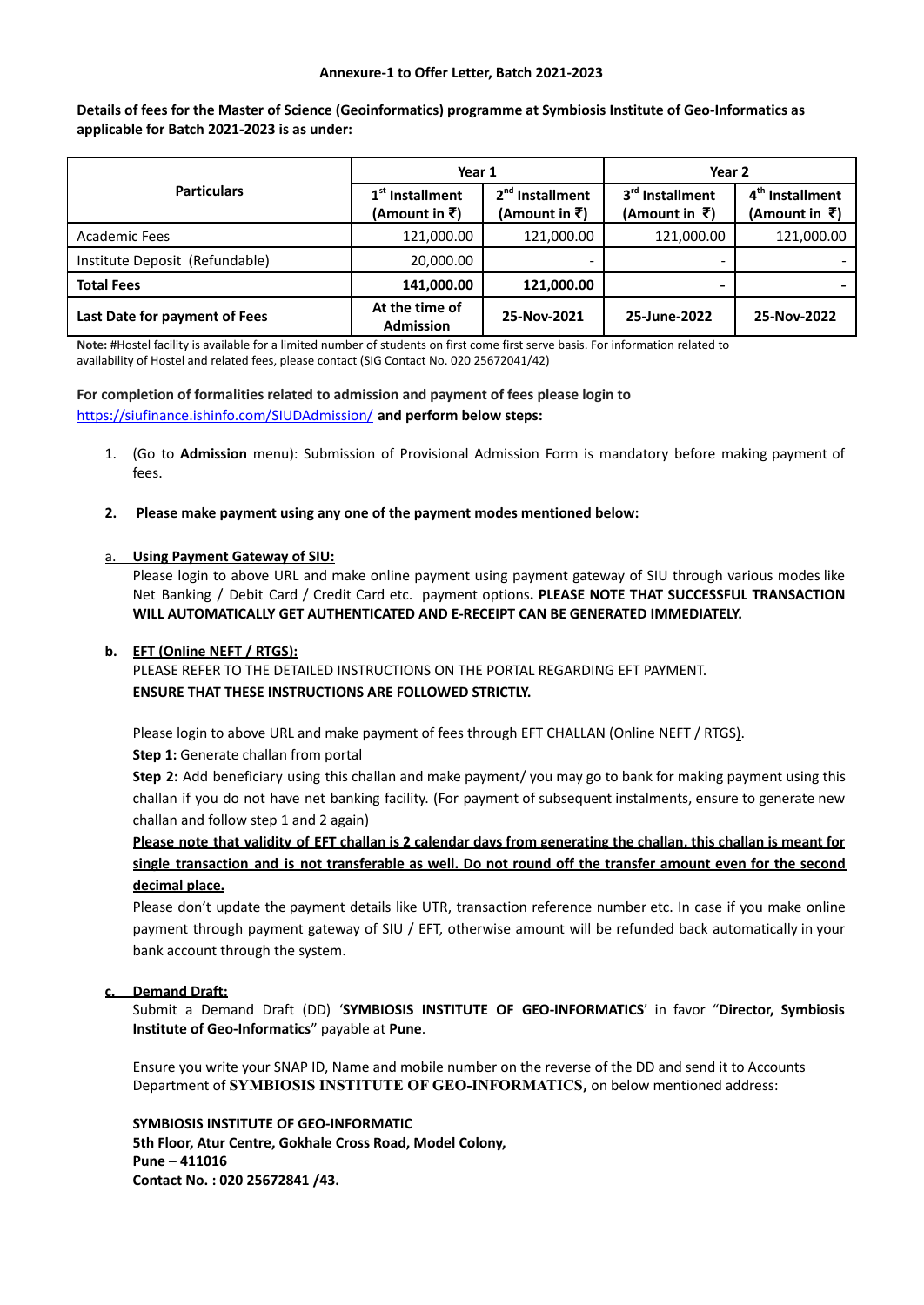#### **Important to Note:**

- 1. It is mandatory to update details of the DD on the URL mentioned above (Go to Make Payment menu). Institute will not be able to authenticate your payment unless the details are updated and DD is realized.
- 2. **SYMBIOSIS INSTITUTE OF GEO-INFORMATICS** will not be responsible for late or non-receipt of DD due to postal / courier delays

## **Important Instructions:**

- 1. You can generate eReceipt from 'Make Payment' menu.
- 2. Visit 'Apply for Bonafide Certificate' menu, incase if you wish to apply for bank loan.
- 3. Visit 'Apply for Cancellation' menu, in case if you wish to cancel your provisional admission.
- 4. Visit 'Apply for Transfer within SIU' menu in case if you wish to transfer your Provisional Admission.
- 5. **NO CHEQUE PAYMENT OR CASH DEPOSITS** will be accepted for payment of Fees. Please note that in case it is found that CASH is directly deposited in Bank Account of the Institute, such payment will not be considered towards confirmation of your provisional admission.
- 6. For payment of second and subsequent installments, a similar process is to be followed.
- 7. For Refund Rules of SIU, please visit **<https://siu.edu.in/pdf/Refund-Rules-of-the-University.pdf>**
- 8. For cancellation of admission, the last date of admission will be considered as one day prior to the date of commencement of programme as mentioned in the offer letter. This date will be used for the calculation of refund of fees (as per UGC directions).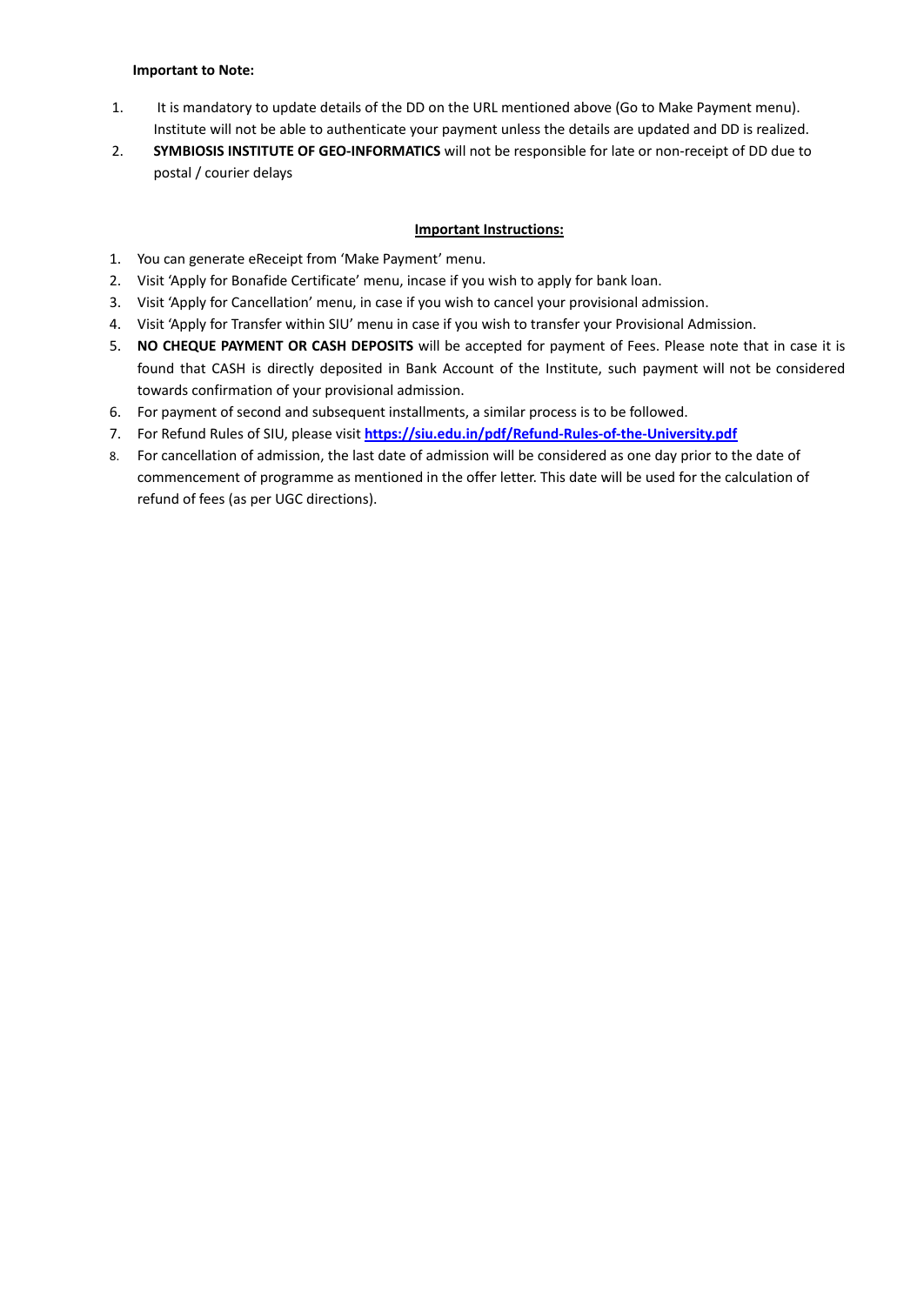# **Annexure 2**

## **DOCUMENTS REQUIRED FOR CONFIRMATION OF PROVISIONAL ADMISSION AND ELIGIBILITY OF NATIONAL STUDENTS ENROLLED TO POSTGRADUATE PROGRAMMES AT SYMBIOSIS INTERNATIONAL (DEEMED UNIVERSITY)**

# **(A) PRIMARY DOCUMENTS:**

# **1. Statement of Marks of Last Qualifying Examination**

Self-attested photocopies of statement of marks of all semester(s)/year(s) of last qualifying examination issued by recognized University/ Institution of National Importance.

# **2. Provisional/ Passing/ Degree Certificate**

Self-attested photocopy of provisional/ passing/ degree certificate of last qualifying examination awarded by the Recognized University/ Institution of National Importance.

### **3. Transfer Certificate**

Original transfer certificate issued by the College/ School/ Institute last attended.

# **4. Migration Certificate**

Original Migration certificate issued by the last University attended.

Candidates who have completed/ appeared for last qualifying examination from any Constituent Institution/ Department of Symbiosis International (Deemed University) shall submit Transfer Certificate in Original. They are not required to submit Migration Certificate.

# **5. Caste Certificate**

Self-attested caste certificate issued by Tehsildar/ Deputy Collector/ Sub Divisional Magistrate or by the Competent Authority.

### **6. Certificate of Disability issued by Competent Govt. Medical Authority**

The candidate applying for admission to any constituent Institute/ Department of Symbiosis International (Deemed University) under the Differently Abled (DA) category should produce a certificate fulfilling the requirement of admission under differently abled category (DAC), issued by the competent medical authority at the time of reporting. The candidate will have to get the disability authenticated from Symbiosis Centre of Health Care (SCHC). The provisional admission may be considered as regularized only after due authentication by Symbiosis Centre of Health Care (SCHC).

# **7. Jammu & Kashmir Migrant Certificate**

A candidate seeking admission under the category of Jammu & Kashmir Migrant in type J1, J2, J3 shall submit the migrant certificate in original issued by the Government of Jammu & Kashmir.

### **8. Dependent of Defence Personnel Certificate (if applicable)**

A candidate seeking admission under Defence Category shall submit the authenticated photocopy of Identity Card as a proof of dependent of Defence Personnel along-with Appendix A/B/C.

### **9. Change of Name Certificate (Govt. Gazette)**

A candidate shall submit the self-attested photocopy of change of name certificate, if his/ her name has been changed due to any reason and is not the same as mentioned in the certificates of qualifying examination. A self-attested photocopy of Government Gazette in proof of change of name should be submitted.

### 10. **Equivalence Certificate** (If applicable)

Equivalence Certificate in case, candidate has completed qualifying qualification from Foreign University/ Board issued by Association of Indian Universities/ Statutory Councils (wherever applicable).

### 11. **Experience certificate** (If applicable)